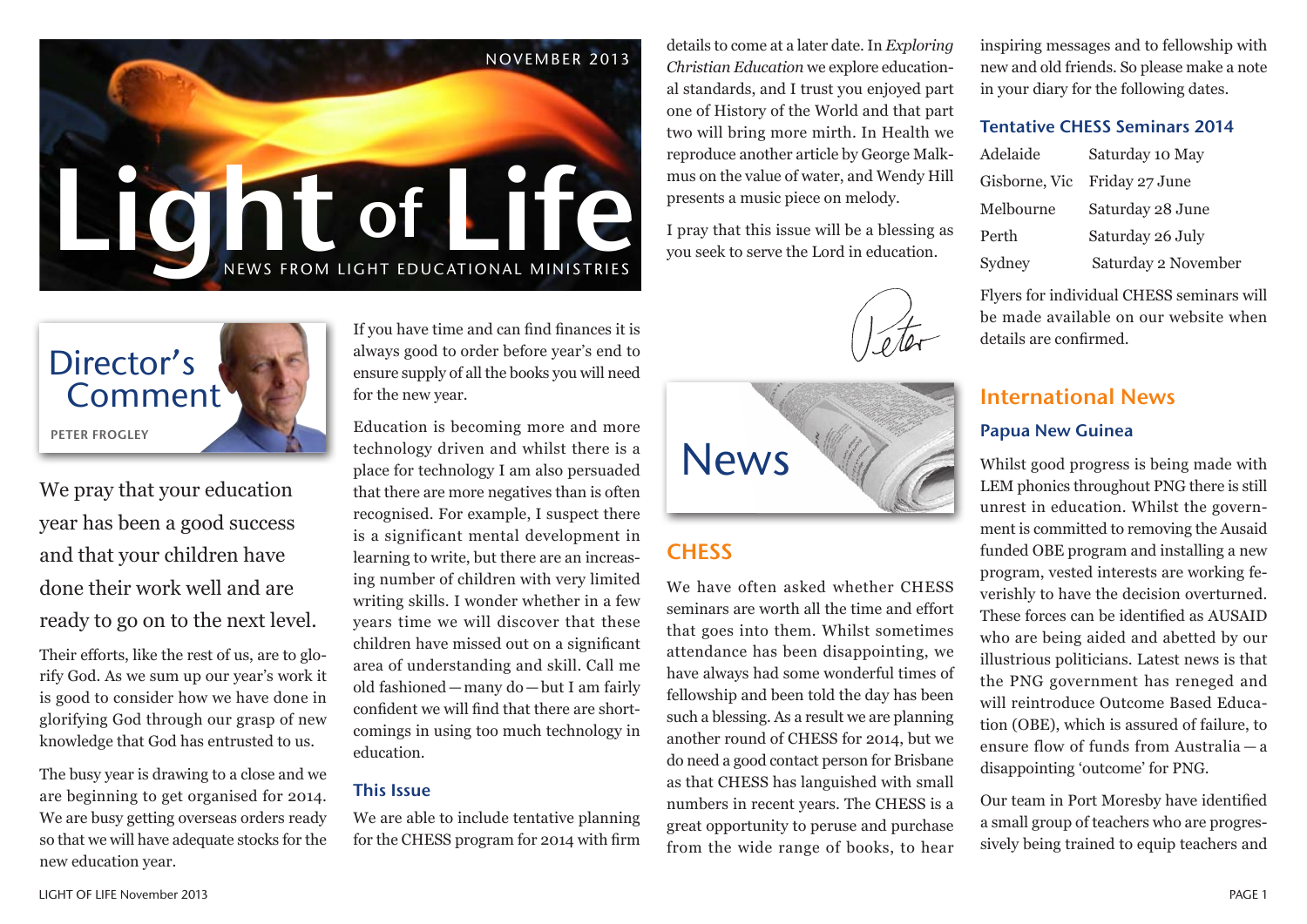assist in implementation of the LEM Phonics program. Please pray for them at this crucial time.

Plans are in place for Evelyn Garrard to travel to Port Moresby and then to Mt Hagen and Telefomin in the PNG Highlands for three training courses in November. She will be training the small group of teachers in Port Moresby and then to continue training for teachers in the Baptist schools in the Highlands.

#### Peru

Bob and Frances Relyea are enjoying a very productive season in Peru with many books being published and speaking opportunities coming along regularly. Frances has been having some trouble with her eyes but Bob reports that treatment is going well with good improvement. They would appreciate your ongoing prayers for their work in Peru and clarity for the future.

Peter Frogley is planning to visit from mid-February 2014. The plan is to fly into Arequipa in the south of Peru in the Andes to speak at a conference there. This would be followed by further conferences in the north of Peru and finishing in Lima. This would probably be his last visit whilst Relyeas are permanently residing in Peru.

## Christmas Closure

Our last day of trading will be Friday 20 December 2013, re-opening on Monday 13 January 2014. Thank you for your business in 2013!



## No. 90: Education standards are dropping

In what is apparently a revelation to some it has been discovered that the standard of education in Australia continues to drop when measured by literacy and numeracy standards.

It seems that many modern educators should be very happy with this state of affairs—according to their philosophy of education and life there is nothing to learn because there are no absolutes and thus there can be nothing certain. Such people arrive at this conclusion by faith; faith that there is no God and thus no absolutes. If there are no absolutes there can be no truth; if no truth there can be no standards; and as there is nothing fixed or absolute in the world there is nothing to learn apart from the process of life, which becomes the new un-absolute absolute—if you know what I mean!

Despite this established conclusion amongst our education elite there are many in society whose philosophical perspective

is not as well developed who still hold to archaic ideas (based in absolutes) that it is important to be able to read, write and calculate. These folk still hold that the foundational '3 Rs' are important, that is, Reading, Riting and 'Rithmetic. These three are what are known as the *Lost Tools of Learning* and are explained in Dorothy Sayers excellent essay of the same name (available from LEM).

Our politicians are caught in a bind—many want to instruct their educational bureaucrats in conservative, Christian-oriented policies, but they are then confronted by their political 'masters' with the imperative of a socialist system of education. And the bureaucrats have no intention of changing their perspective. Now the politician has a problem with his many conservative voters as they will not be happy with his inactivity and they may well withdraw their vote. Thus the only solution they have been able to find is to spend more money, believing the long suffering taxpayer will not be able to figure out that this bandaid of throwing money at things does not achieve many measurable goals and that their hard earned money is largely being wasted. Fortunately for our politicians and bureaucrats many Australians think socialism is a good policy and many of those believe that money of itself will achieve good results.

There are, however, a significant number of Australians who still believe the 3 Rs are important and that spending more money does *not* always produce the results they expect. Unfortunately they are not a

majority and we thus find a continuing erosion of any last vestige of conservative Christian education policy.

we thus find a continuing erosion of any last vestige of conservative Christian education policy

#### Crisis

Actually, we have always had a 'crisis' in education (certainly since 1964 when I started teaching), as that is imperative if we are to entice political involvement. Unfortunately, every time government gets involved in education there is a reduction in parental authority and an increase in governmental control of families and children, coupled with an expenditure of more money, supposedly to overcome the 'crisis'.

The current crisis in education discovered by our previous Federal Government has been solved by introducing the NAPLAN testing regime and a National Curriculum.

The NAPLAN testing has largely failed because it is administered by educationalists who commonly don't believe in teaching factual information. They have long since dismissed the belief that there are facts. As a fruit of evolutionary dogma they have come believe everything is changing—there is no fixed truth. So truth becomes simply the latest evolving idea.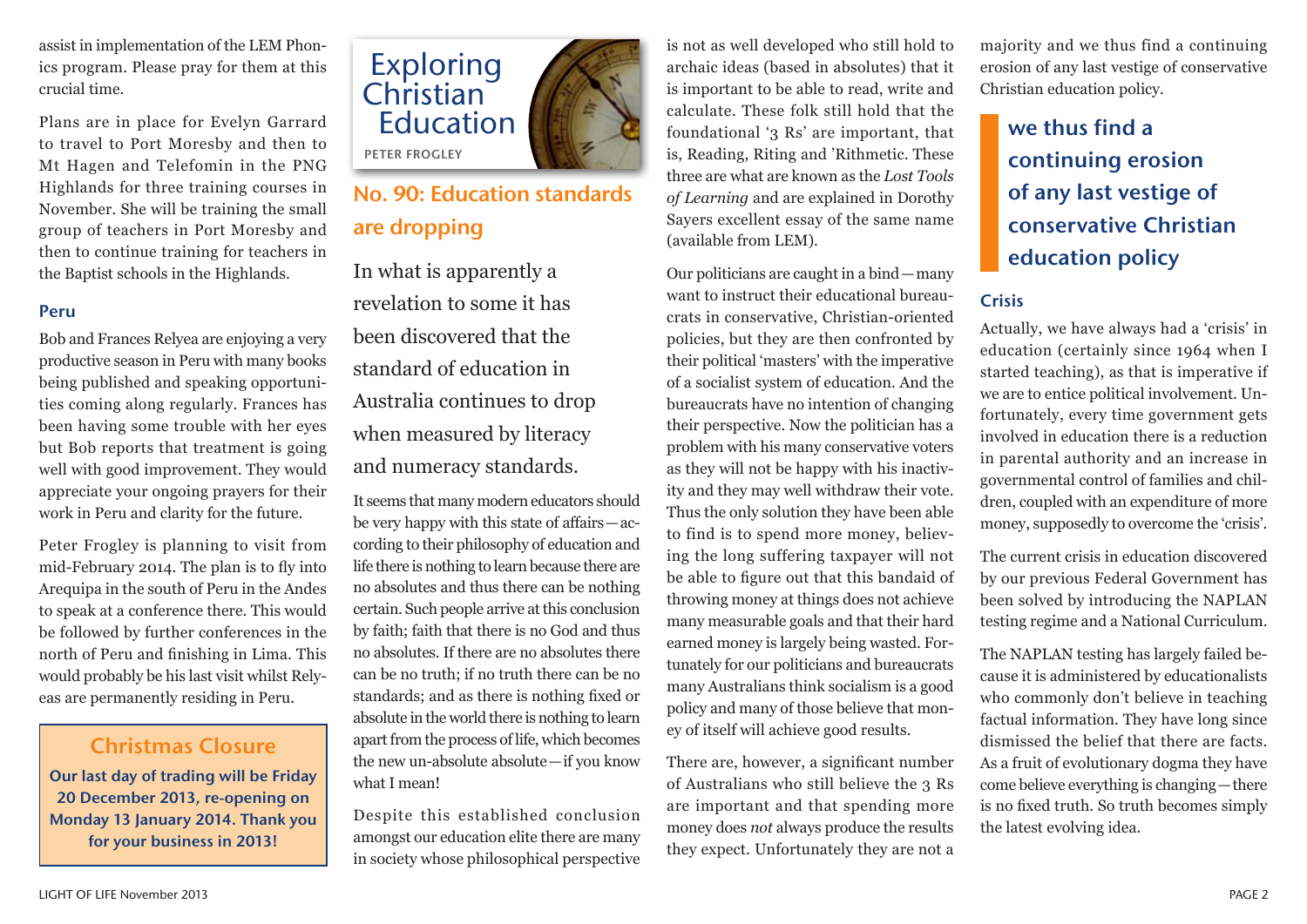#### The National Curriculum will also fail because it follows the same disastrous philosophy as the NAPLAN tests and is written and administered by the same educational experts. In addition we find that already various states are reinterpreting the curriculum to suit their own ideas.

# the National Curriculum virtually ignores the Christian faith that undergirds our historic educational ideas and which made the West great

But more importantly the National Curriculum virtually ignores the Christian faith that undergirds our historic educational ideas and which made the West great—not perfect, but great nevertheless. And, of course, the main issue for me is that any godless curriculum will cause great frustration to anyone wishing to teach from a biblical perspective. We find that many Christian schools and home educators are already intimidated and are succumbing to the edicts prescribed in the National Curriculum.

## Can we Change?

Both these initiatives in effect undermine Christian teaching and curriculum because they are firmly based in an anti-Christian philosophy. The only way to change this tragic situation is to return to biblical standards where there are absolutes to embrace and defined standards of behaviour—both of which are anathema to most of our educational leaders.

These two initiatives are a master stroke orchestrated by the enemy himself to put one of the final nails in the coffin of what was an establishment of Christian education through Christian schools and home education that had the potential of transforming nations in a generation or two. Should we conclude that the church was not ready and that we Christians need to suffer significantly more pain for our faith? I trust not. But, friends, the situation is serious. Christians are not only running out of options, many have lost sight of there being any options.

In the face of this storm, thankfully, we have personal relationship with the One who commands our nation and indeed our world. Let us continue to influence where and when we can, and in the meantime to continue our biblical responsibility to educate our own families 'in the nurture and admonition of the Lord'.  $\mathbb{R}^n$ 



#### Part Two

*Many years ago we published this amusing version of the history of the world. This history is reputed to be a compilation of student bloopers in secondary schools in the USA. The saga continues from Part One in the last issue.*

Then came the Middle Ages when King Alfred conquered the Dames. King Arthur lived in the Age of Shivery. King Arthur mustarded his troops before the Battle of Hastings. Joan of Arc was canonized by Bernard. Finally, Magna Carta provided that no free man should be hanged twice for the same offence.

In Midevil times most of the people were illiterate. The greatest writer of the time was Chaucer, who wrote many poems and verses and also wrote literature. Another tale tells of William Tell, who shot an arrow through an apple whilst standing on his son's head.

The Renaissance was an age in which individuals felt the value of their human-being. Martin Luther was nailed to the church door for selling papal indulgences. He died a horrible death, being excommunicated by a bull. It was the painter Donatello's interest in an age of great inventions and discoveries. Gutenberg invented the Bible. Sir Walter Raleigh is a historical figure because he invented cigarettes. Another important invention was the circulation of blood.

The government of England was a limited mockery. Henry VIII found walking difficult because he had an abbess on his knee. Queen Elizabeth was the 'Virgin Queen'. As a queen she was a success. Then her navy went out and defeated the Spanish Armadillo.

The greatest writer of the Renaissance was William Shakespeare. Shakespeare never made much money and is famous only because of his plays. He lived at Windsor with his merry wives, writing tragedies, comedies and errors. In one of Shakespeare's famous plays Hamlet rations out his situation by relieving himself in a long soliloquy. In another, Lady Macbeth tries to convince Macbeth to kill the king by attacking his manhood. Romeo and Juliet are an example of an heroic couplet. Writing at the same time as Shakespeare was Miguel Cervantes. He wrote 'Donkey Hote'. The next great author was John Milton. Milton wrote 'Paradise Lost'. Then his wife died and he wrote 'Paradise Regained'.

During the Renaissance, America began. Christopher Columbus was a great navigator who discovered America while cursing about the Atlantic. His ships were called the Nina, the Pinta and the Santa Fe. Later the Pilgrims crossed the ocean, and this was known as Pilgrims Progress. When they landed at Plymouth Rock, they were greeted by the Indians, who came down the hill rolling their war hoops before them.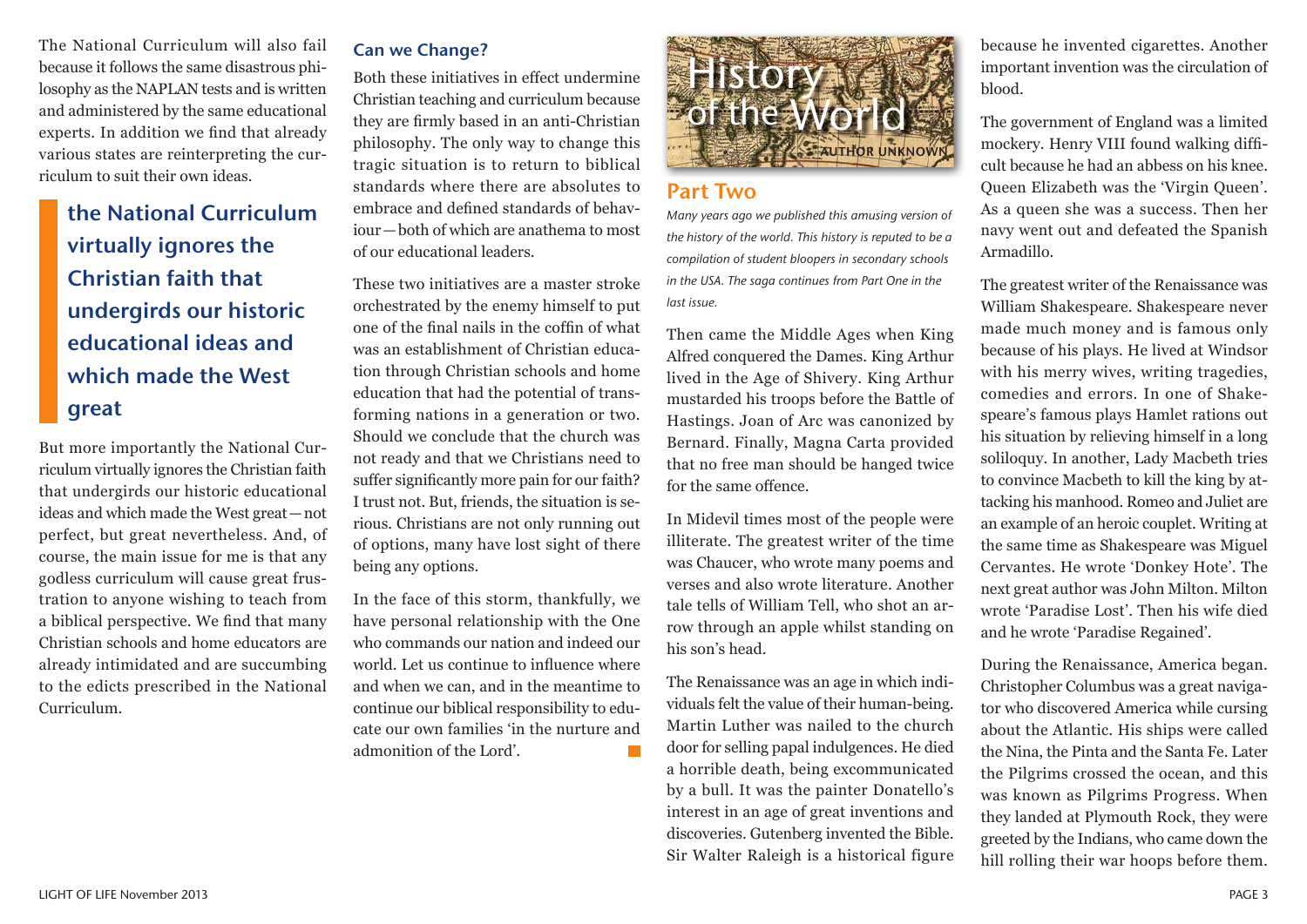The Indian Squabs carried their porpoises on their backs. Many of the Indian heroes were killed along with their cabooses, which proved very fatal to them.

## Finally, the colonists won the War and no longer had to pay for taxis

The winter of 1620 was a hard one for the settlers. Many people died and many babies were born. Captain John Smith was responsible for this. One of the causes of the Revolutionary Wars was the English put tacks in their tea. Also the colonists would send their parcels through the post without stamps. During the war the Red Coats and Paul Revere were throwing balls over stone walls. The dogs were barking and the peacocks were crowing. Finally, the colonists won the War and no longer had to pay for taxis.

Delegates from the original thirteen states formed the Contended Congress. Thomas Jefferson and Benjamin Franklin were two singers of the Declaration of Independence. Franklin had gone to Boston carrying all his clothes in his pocket and a loaf of bread under each arm. He invented electricity by rubbing cats backwards and declared, 'a horse divided against itself cannot stand'. Franklin died in 1790 and is still dead.

George Washington married Martha Curtis and in due time became the Father of our country. Then the Constitution of the United States was adopted to secure domestic hostility. Under the Constitution, the people enjoyed the right to keep bare arms.

Abraham Lincoln became America's greatest Precedent. Lincoln's mother died in infancy, and he was born in a log cabin which he built with his own hands. When Lincoln became President he wore only a tall silk hat. He said, "in onion there is strength".

Abraham Lincoln wrote the Gettysburg Address while travelling from Washington to Gettysburg on the back of an envelope. He also freed the slaves by signing the Emasculation Proclamation, and the Frouteenth Clan would torcher and lynch the ex-Negroes and other innocent victims. It claimed it represented law and odor. On the night of April 14, 1965, Abraham Lincoln went to the theatre and got shot in his seat by one of the actors in a moving picture show. The believed assinator was John Wilkes Booth, a supposingly insane actor. This ruined Booth's carreer.

**I** 

Part three to follow next issue.



## No 2: Melody

Music is full of opposites. In the first article we learned about rhythm being long and short sounds. In this article we focus on melody (pitch).

A simple definition is 'melody is high and low sounds following each other like words.' The Macquarie dictionary defines melody as 'an arrangement or order of single notes; a tune.' Melody is the part of music we can sing.

The word 'melody' comes from the Greek *melos* meaning 'word, limb or part of something'. *Melos* plus *oid* (singing) formed *meloidia* (choral song). It came down through the Latin *meloidia* and Old French *melodie*. *Oid* became *ode* in English. This shows the link between melody and words/language. Because of this language link, melody is the most important of all the music elements in my opinion. We shall see this more as we read on.

Melody is simply high and low sounds. Let's try a few experiments with our voice. Recite 'Twinkle, twinkle little star' in the following ways.

- 1. Monotone i.e. on one pitch or tone. Notice how boring and robot-like it is.
- 2. Normal spoken voice. Notice how the voice naturally rises and falls a little (i.e. prosody).
- 3. Sing the words to the correct tune. Notice how the highness or lowness (pitch) of the syllables is much greater than spoken and monotone.

If you wish, try the experiments again to hear the differences.

4. Finally, try saying all four words at exactly the same time. Of course, it is impossible.

Words must follow one another one at a time in order to make sense. This is a major feature both of language and melody. Hence our two part definition:

- 1. high and low sounds
- 2. following each other like words.

Where did language originate and why? God created it. He designed man with language and the ability to communicate with Himself and others. This is totally different and far more complex than the ways animals communicate. God also created man in His image with a spirit so we have a direct link with Him. Animals, plants and rocks lack this spirit.

Melody teaches us that God wants us to communicate with Him. By speaking in our prayers we have some limited melody in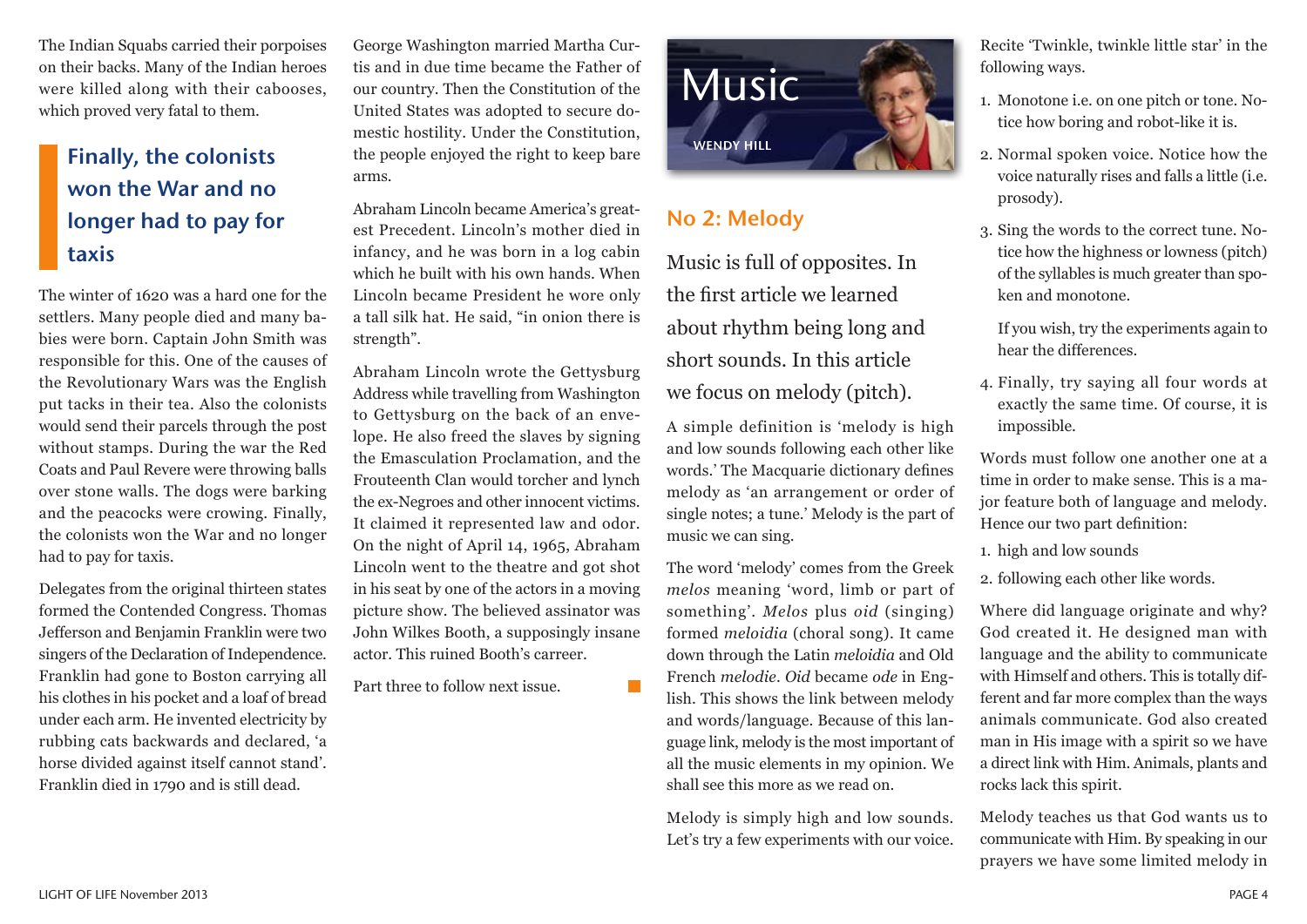the pitch fluctuations of the syllables. This is perfectly acceptable to God. However, by singing praises, we have an extended or exaggerated use of language. We have an even more beautiful creative and artistic way of communicating and expressing our love to our heavenly Father.

In the first article of this series,we saw how rhythm and beat represent the body because of the direct physical effects and the fleshly, carnal nature of man. Likewise, melody represents the spirit because of the direct link with language and communication. We are uplifted spiritually as we worship God with melody in a song of praise. The Hebrew word for spirit is *rûah* (ruach). This means 'to blow, breathe, smell, perceive and understand'.

Now try these experiments.

- 1. Recite the words, 'Twinkle, twinkle little star' again without breathing. It is impossible because you must exhale while speaking or no sound will come out! You are just mouthing the words.
- 2. Sing the whole song and notice how you exhale while singing and inhale at the end of a phrase or sentence.
- 3. Try inhaling after every single word.
- 4. Try singing while inhaling only.
- 5. Try sniffing and smelling something without breathing. Again it is impossible.

Now look around to make sure no-one is watching you make funny sounds!

The physical basics of breathing, speaking, language, singing, smelling are all directly linked with the spiritual basics of communicating and being linked with our Creator, God. Isn't this truly an amazing design?

All these things listed are the basis of life. As we offer our mouths and noses and words from our heart/spirit up to God, He sends down life and love through His Holy Spirit into our spirit.

It is the spirit that quickeneth [gives life]; the flesh profiteth nothing; the words I speak unto you, they are spirit and they are life. *John 6:63* 

…the love of God is shed abroad in our hearts by the Holy Spirit which is given unto us. *Romans 5:5*

The God Jehovah is my strength and my song, he also is become my salvation

*Isaiah12:2* 

God sings!

…He will joy over thee with singing. *Zephaniah 3:17* 

There are many more verses about melody in the Bible.

Melody is a most beautiful way of expressing love. The voice is the only instrument God gave to man. It is God-made, free, easily transported, doesn't need tuning, is readily available to every person, and the only instrument we can take to heaven. Compare this with all other instruments. They are man-made, have to be carried, most require tuning, not always affordable and will eventually rot away.

For all the reasons above, melody is regarded by many as being the most important music element of all. Melody, not rhythm, should dominate in well-balanced, orderly, God-honouring music.

In the Bible, the word *melody* is almost always associated with praise, joy, delight, gladness, happiness, rejoicing and a new song. In much music today, the words and melody are drowned out by rhythm, beat and loudness. Could we describe most of the music heard today with the above words from the Bible? Do we feel peace and are we uplifted and refreshed by the music? Or are we excited, entertained and feel good because the hormones are stimulated? Do we hear order and balance of melody and rhythm/beat? Do we observe a clear example of the spirit being more important than the body? Would the angels use these styles of music as they worship God in heaven?

As you can see, melody is a huge and fascinating music element to explore. We are only scratching the surface in this short article. In summary, melody is high and low notes following each other like words. It teaches us that God wants us to communicate with Him and He wants to communicate with us. Melody is a beautiful expression of love.

Click here for more information and **K** other music articles by Wendy Hill



## The water way

Nutritional deficiency is rarely considered in terms of getting enough water—but it should be.

But most of us don't really know what dehydration looks like. As a result, it creeps in slowly and undetected until it becomes a chronic condition.

Chronic dehydration is, in fact, a major underlying cause of many common ailments in addition to causing decrements in physical, visuomotor, psychomotor, and cognitive performance.

The signs of chronic dehydration manifest themselves under the guise of seemingly insignificant and/or unrelated ailments.

For example, allergies (and even asthma) can be a symptom of chronic dehydration. Dehydration increases histamine levels, which causes the body to release cortisol (a stress hormone). This suppresses the production of white blood cells, making the body vulnerable to allergens.

Chronic dehydration can also cause or contribute to:

• heartburn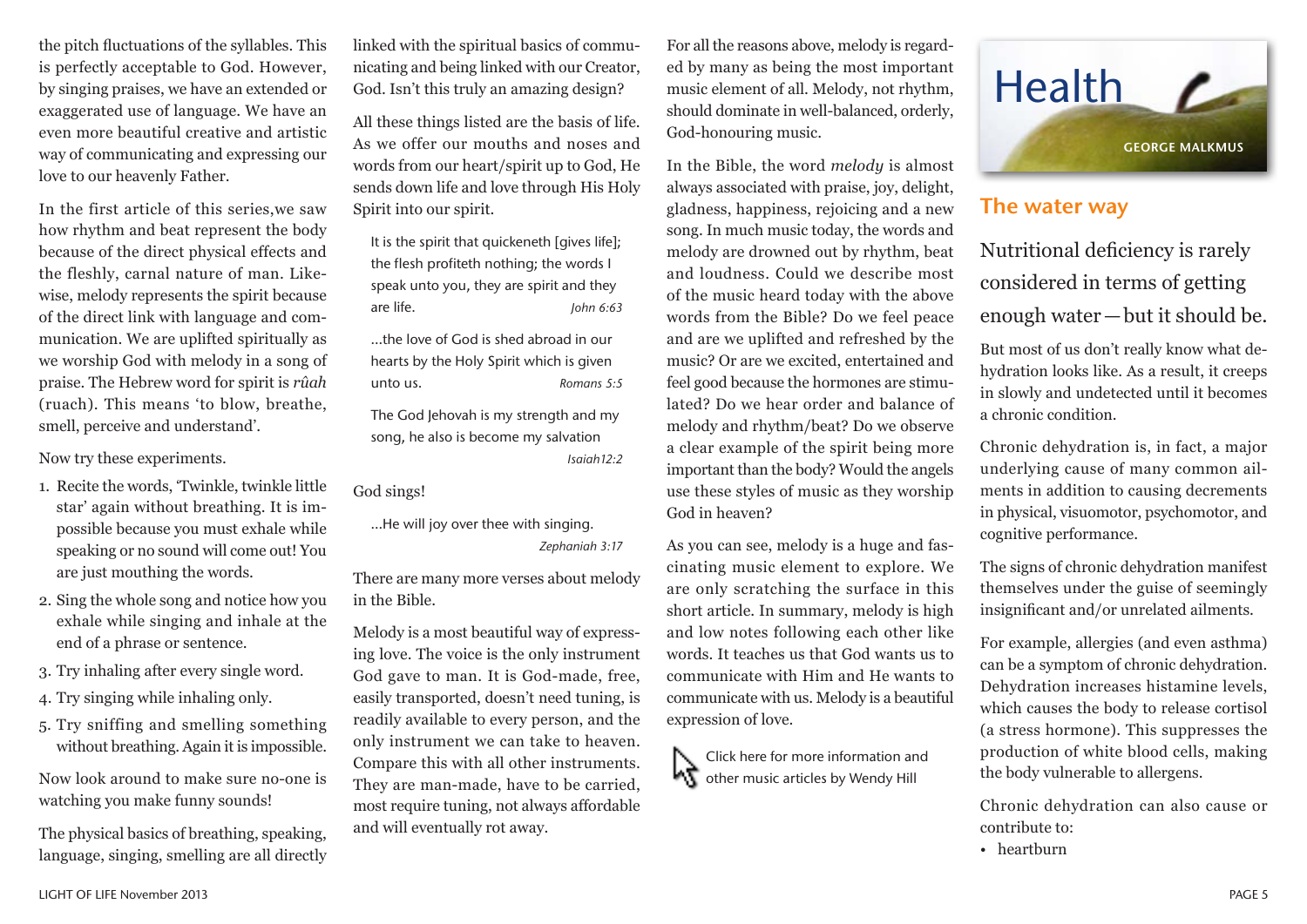- gastro-esophageal reflux disorder (GERD)
- joint pain (due to dried out cartilage)
- kidney stones
- depression
- acid/alkaline imbalance (causing fatigue)
- diverticulitis
- high blood pressure
- obesity (dehydration causes a craving for foods rich in water, which confuses the body into thinking it is hungry)
- eczema (because the body does not have enough water to dilute toxins, which then irritate the skin)
- urinary infections
- rheumatoid pain (toxins build up and cause pain because they have not been flushed out)
- premature aging

#### Thirsty yet?

The raw foods and juices in the raw portion of a healthy diet contain abundant water in its purest form—living foods. Of course, a supply of purified water is also recommended.

The best water we have found is alkalised water, which actually makes your water better hydrating and makes it an antioxidant in the process. So, remember, drink enough liquids! It's easy and goes hand-inhand with a proper diet.

And speaking of diet, here's a tip: Drinking water a half-hour before eating will also help the process of food digestion, easing its effect on your cells.



## A Beka

### Art Projects K4 – Third Edition

A reorganised, slightly shorter edition of prepared art projects. Simple easy-to-use activities for four year olds. Large format, 113 pages, soft bound. \$19.95





## Bob Jones Literature

### Grade 9 Fundamentals of Literature (Second Edition)

A minor upgrade of previous edition. The course features a literary analysis of six literary elements; conflict, character, theme, point of view, structure and tone. Students analyse works and themes in light of scripture. An English translation of Rostand's drama *Cyrano de Bergerac* is included in the book. 517 pages, soft bound.

| Student Text        | \$70.25 |
|---------------------|---------|
| Teacher Edition     | \$77.25 |
| Tests               | \$20.35 |
| Answer Key to Tests | \$13.00 |
|                     |         |





### Grade 10 Elements of Literature (Second Edition)

An upgrade of the previous edition. The course features instruction in five marks and modes and six genres of literature to develop literacy skills to interpret, analyse and appreciate literature and evaluate it from a biblical world view. Shakespeare's *Romeo and Juliet* is included and new authors and selections broaden the text's fulfilment of standards. 475 pages, soft bound.

| <b>Student Text</b> | \$64.25 |
|---------------------|---------|
| Teacher Edition     | \$77.25 |
| Tests               | \$20.35 |
| Answer Key to Tests | \$13.00 |
|                     |         |

Bob Jones University Press Click to order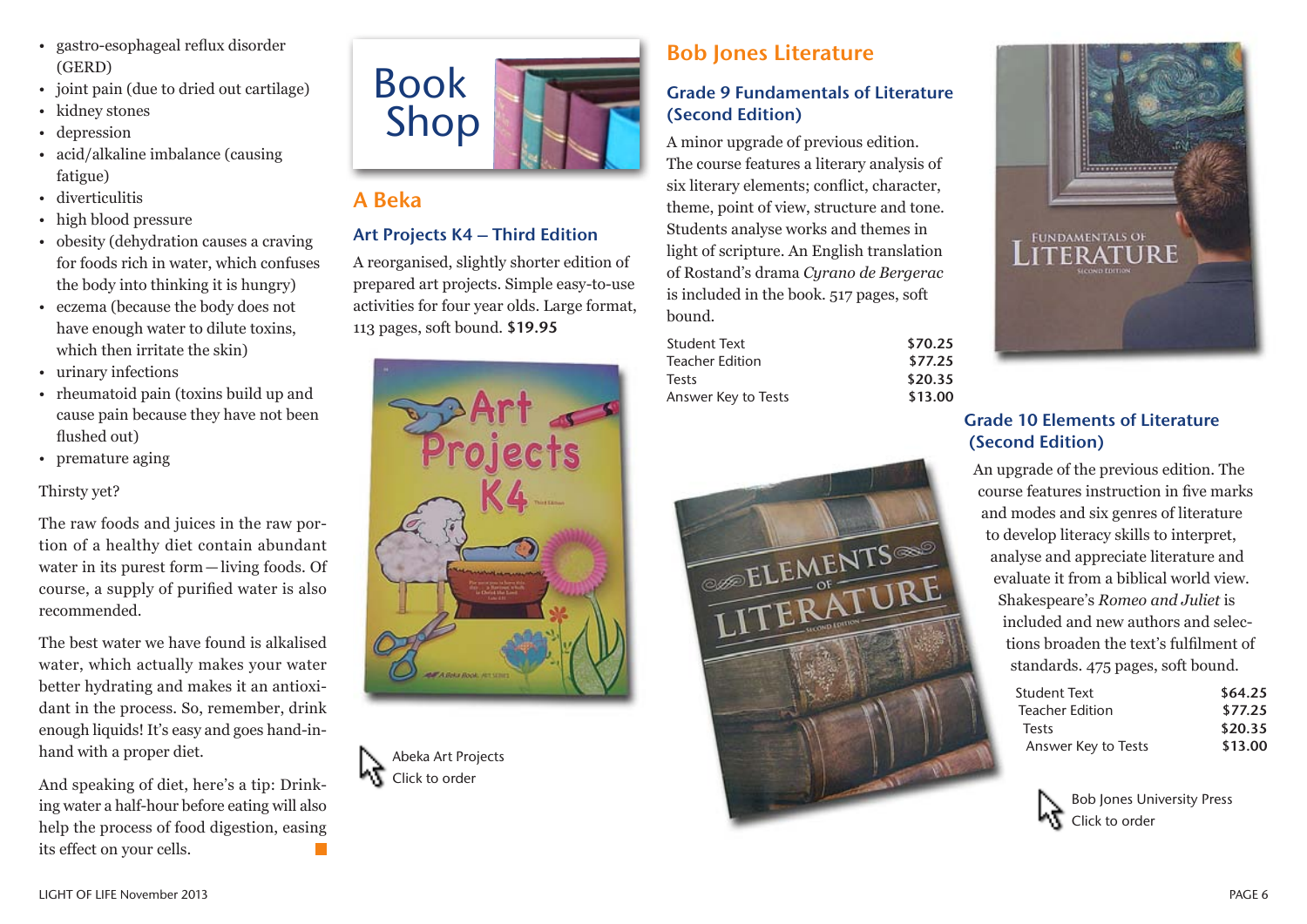# Pause the technology this Christmas

## and give the gift of reading



## Heroes for Young Readers

This YWAM series of eighteen titles provides great holiday reading for lower primary children to discover the amazing lives and exploits of missionaries.

These hard cover books are profusely illustrated in full colour. \$8.55 each

Adoniram Judson Hudson Taylor Amy Carmichael Ida Scudder Betty Greene Jim Elliott Cameron Townsend Jonathan Goforth Corrie Ten Boom Loren Cunningham David Livingstone Lottie Moon Eric Liddell Mary Slessor George Muller Nate Saint Gladys Aylward William Carey

Heroes for Young Readers Click to order

## R M Ballantyne Adventures

Great stories for Upper Primary level upwards written by an author famous in a previous century. Similar to the Henty stories but with a more Christian focus.

These beautifully bound hard cover books are great tales, particular for boys, but tales that will inform of great events of history, so lacking in much of today's education. \$24.95 each

Blue Lights: Hot Work in the Soudan

The Cannibal Islands: Captain Cook's Adventures in the South Seas

The Coral Island: A Tale of the Pacific Ocean

Deep Down: A Tale of the Cornish Mines

The Dog Crusoe: A Story of Adventure in the Western Prairies

Fighting the Flames: The London Fire Brigade and How It Worked

Gascoyne, the Sandalwood Trader: A Tale of the Pacific

The Giant of the North: Poking Round the Pole

The Gorilla Hunters: A Tale of the Wilds of Africa

Hunted and Harried: A Tale of the Scottish Covenanters

The Island Queen: Dethroned by Fire and Water

The Lonely Island: The Refuge of the Mutineers



Martin Rattler: Adventures of a Boy in the Forests of Brazil

The Norsemen in the West: America before Columbus

The Pioneers: A Tale of the Western Wilderness

The Pirate City: An Algerine Tale

Post Haste: A Tale of Her Majesty's Mails

Red Rooney: The Last of the Crew

Ungava: A Tale of the Eskimo Land

The Young Fur Traders: A Tale of the Far North



## Lamp Unto my Feet

#### *Peter Barnes*

This title by Australian Presbyterian historian and pastor Peter Barnes contains 107 short biographies, from James our Lord's brother from the first century, through the great names of the faith, to Joni Eareckson Tada from the second half of the twentieth century. Each biography is three to four pages in length. It is a reminder that there have been wonderful servants of the Lord in every century of the last two millennia. Valuable reading for our young people and a worthy addition to your biographical library. 382 pages, soft cover. \$12.95



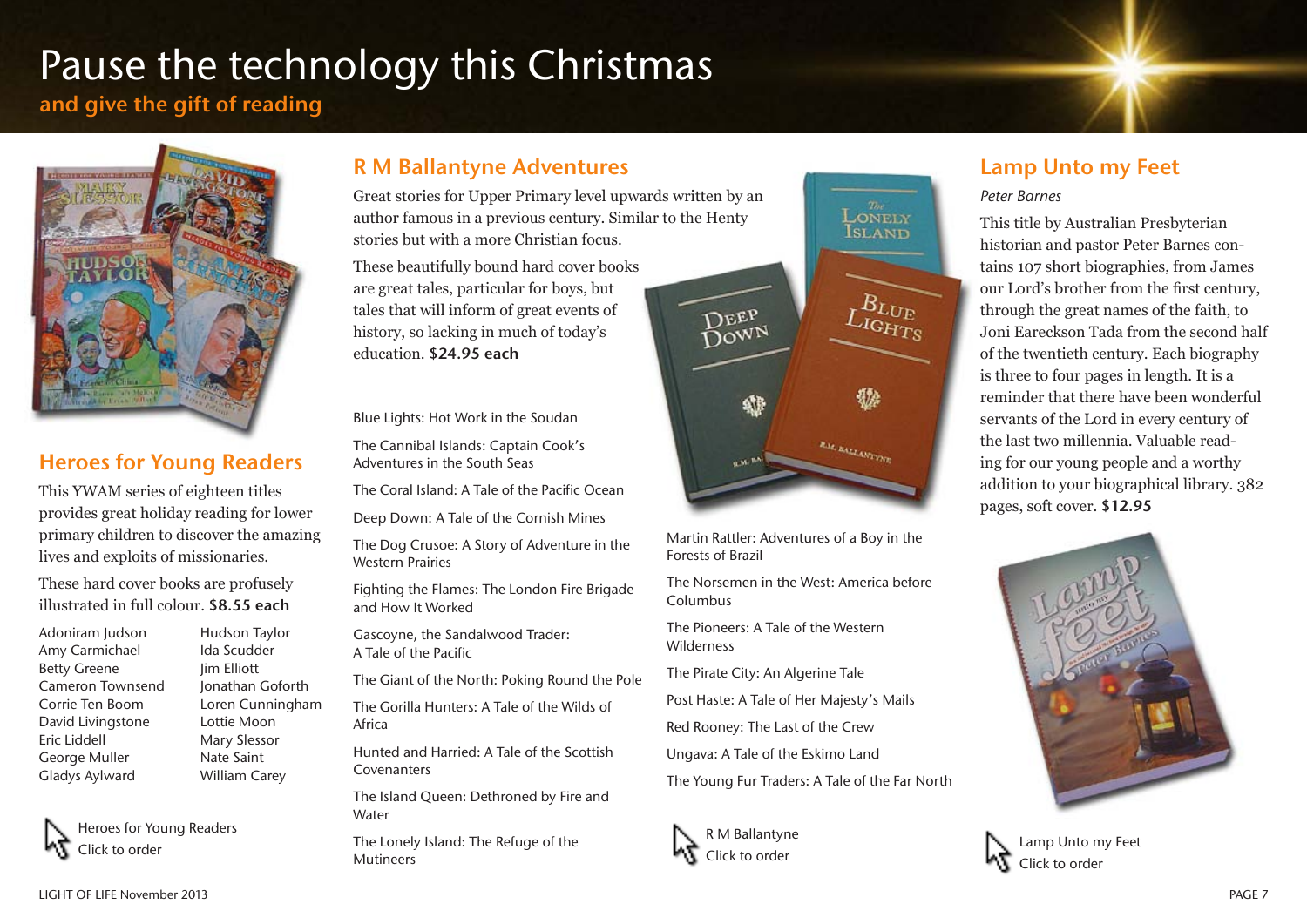# More Holiday Reading

## Elva Schroeder titles

#### Whatever Happened to the Twelve Apostles?

Fascinating studies on each of the twelve apostles and their call to take the gospel to all the world. All except John are said to have been martyred for their faith. Includes information on the 'seventy' as well as church fathers and historians of the time. Important reading for secondary level students. 168 pages, soft cover. \$15.95

#### Outback Evangelist—the Story of Ernest Kramer

Ernest and Euphemia Kramer spent 29 years taking the Christian message and practical help to the Aborigines and white settlers of Central Australia's harsh forbidding outback. A tale of great faith and persistence amidst overwhelming challenges. 120 pages, soft cover. \$14.95

#### Convict Girl

Becky's story is based on the experiences of a young girl transported to Australia with the First Fleet. Her life becomes entangled with Australia's first minister—Rev. Richard Johnson and his wife Mary. Together they face famine,



drought, sickness, despair and joy in early New South Wales. 147 pages, paperback. \$12.95

## **Cathy**

A novel based on the author's

experiences in the Papua New Guinea highlands. A genuine though fictional account of life in a primitive culture with the challenges and joys such a lifestyle inevitably brings. A great love story from a godly perspective. 278 pages, paperback. \$15.95

#### Secret Cavern

The author skilfully entwines history with her delightful story-telling style as the events from Palm Sunday to Pentecost are witnessed through the eyes of a young Jewish boy. Be encouraged by his childlike faith as he discovers the depths of grace in the midst of the greatest miscarriage of justice in history. 43 pages, soft bound. \$5.95



# LEM Phonics Corner

Evelyn Garrard

It is always encouraging to be able to talk to teachers doing phonics with their children at home or at school, and to be able to help them if they are struggling in any area.

In this edition I want to clarify one important aspect of teaching the word list.

Contrary to 'whole word' teaching, in LEM Phonics it is imperative that the teacher should not write the spelling word or show the word being taught, before the child writes it.

In LEM Phonics the children, after hearing the word, must form the sounds (or syllables first if more than one) in their minds and then convert the sounds of each word (or syllable) into 'phonogramic' symbols. The name of the game is to make the children think.

Of course their prior learned skills will give them the foundational principles to work on. That is why we insist that the first 58 most common phonograms are learned by rote before spelling begins formally.

Children should be able to write many simple three or four letter words easily as soon as they have finished learning the phonograms.

But because the nature of English words is not so straightforward, as the words become more difficult the teacher will need to give the children some cues, but without writing the actual word for them to see. Finger cues can represent the phonograms using one finger for a single phonogram and fingers held together for the number of letters within a multiple phonogram. Illustrations of finger positions for words and instructions on how to use them can be found on pages 56–59 in the *LEM Phonics Manual*.

If there are other phonograms (with the same number of letters to represent the sound in question) the teacher may have to tell the children which phonogram to use for that sound, but she will not tell them how to spell the whole word. For example **ee** and **ea** both say the same sound, so even with two fingers held together the child cannot know unless there is a rule which governs which one to use.

The teacher may need to identify the correct phonogram if there is no rule, but often rules do apply. If so, the rule should be taught the first time a word containing it is met, and reviewed often using other example words until the child understands it. After understanding begins to dawn the teacher should challenge the children to try and identify the rule when a new word containing it is met.